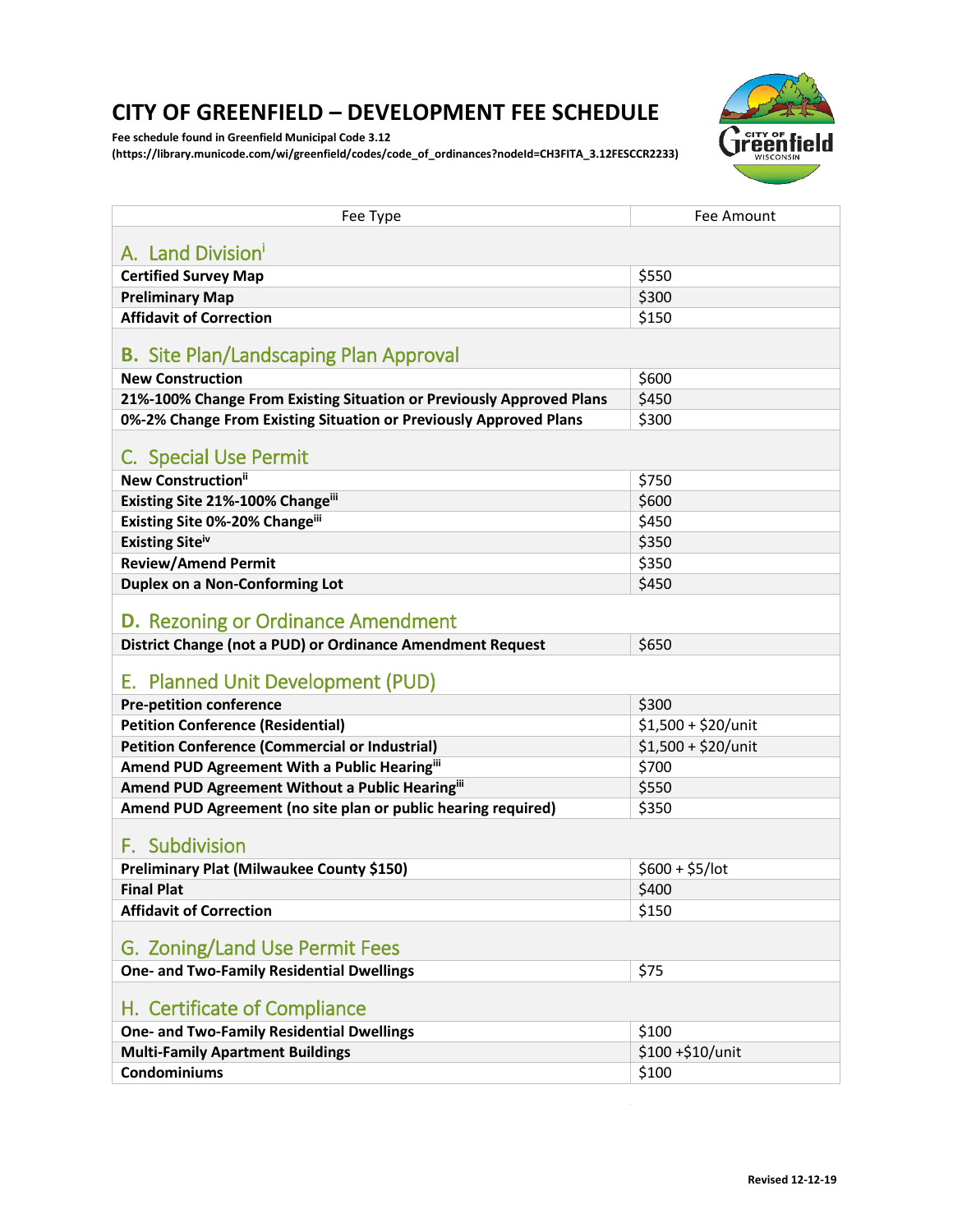| I. Others Development Fees                                                        |                    |
|-----------------------------------------------------------------------------------|--------------------|
| <b>Zoning and Building Confirmation Letter</b>                                    | \$200              |
| Request for Relief From Plan Commission Requirements and/or<br><b>Ordinances</b>  | \$200              |
| <b>Discussion of a Conceptual Project</b>                                         | \$200              |
| <b>Approval to Move a House</b>                                                   | \$250              |
| <b>Approval for a Temporary Structure</b>                                         | \$350              |
| <b>Request For a Vacation of Right-of-Way</b>                                     | \$450              |
| <b>Comprehensive Land Use Amendment</b>                                           | \$650              |
| <b>Zoning Board of Appeals</b>                                                    | \$300              |
| <b>Temporary Use</b>                                                              | \$100              |
| <b>J.</b> Sign Permits                                                            |                    |
| Permanent Wall, Awning/Canopy, or Monument Sign (50 sf or less)                   | \$100              |
| Permanent Wall, Awning/Canopy, or Monument Sign (51 sf to 100 sf)                 | \$150              |
| Permanent Wall, Awning/Canopy, or Monument Sign (101 sf to 200 sf)                | \$200              |
| Permanent Wall, Awning/Canopy, or Monument Sign (201 sf or more)                  | \$250              |
| <b>Temporary Sign/Banner</b>                                                      | \$60               |
| <b>Annual Maintenance Inspection Fee</b>                                          | \$0.25/sf          |
| <b>Extension of Time to Comply with Sign Ordinance Requirements</b>               | \$250              |
| K. Driveway Permit                                                                |                    |
| <b>Driveway Permit</b>                                                            | \$75               |
| <b>Curb Cut</b>                                                                   | \$25/ft            |
| <b>Culvert and Installation</b>                                                   | \$2,500            |
| <b>Erosion Control Permit</b>                                                     |                    |
| Land Disturbance Affecting a Surface Area of 7,200 sf or more                     | \$150 min          |
| <b>Single-Family and Two-Family Lots</b>                                          | \$150 min          |
| Multi-Family Lots (this fee + disturbed area)                                     | \$150/building     |
| <b>Disturbed Area</b><br>$\bullet$                                                | \$5/sf             |
| <b>Maximum Fee</b>                                                                | \$2,000            |
| Commercial/Industrial/Institutional Lots (this fee + disturbed area)              | \$150/building     |
| <b>Disturbed Area</b><br>٠                                                        | \$5/sf             |
| <b>Maximum Fee</b>                                                                | \$2,000            |
| M. Right-of-Way Permit                                                            |                    |
| Right-of-Way Permit (required cash deposit with large projects) + all of<br>below | \$100              |
| Large Project Review, Inspection, and Administration. The department              | <b>Actual Cost</b> |
| may require a cash deposit with the application against which these               |                    |
| charges may be drawn.                                                             |                    |
| N. Public Park Land Fees                                                          |                    |
| Payment in Lieu of Park Land Dedication Fees Per Dwelling Unit                    | \$1,806            |
| <b>Commercial or Industrial Development Including Planned Unit</b>                |                    |
| Developments <sup>v</sup>                                                         |                    |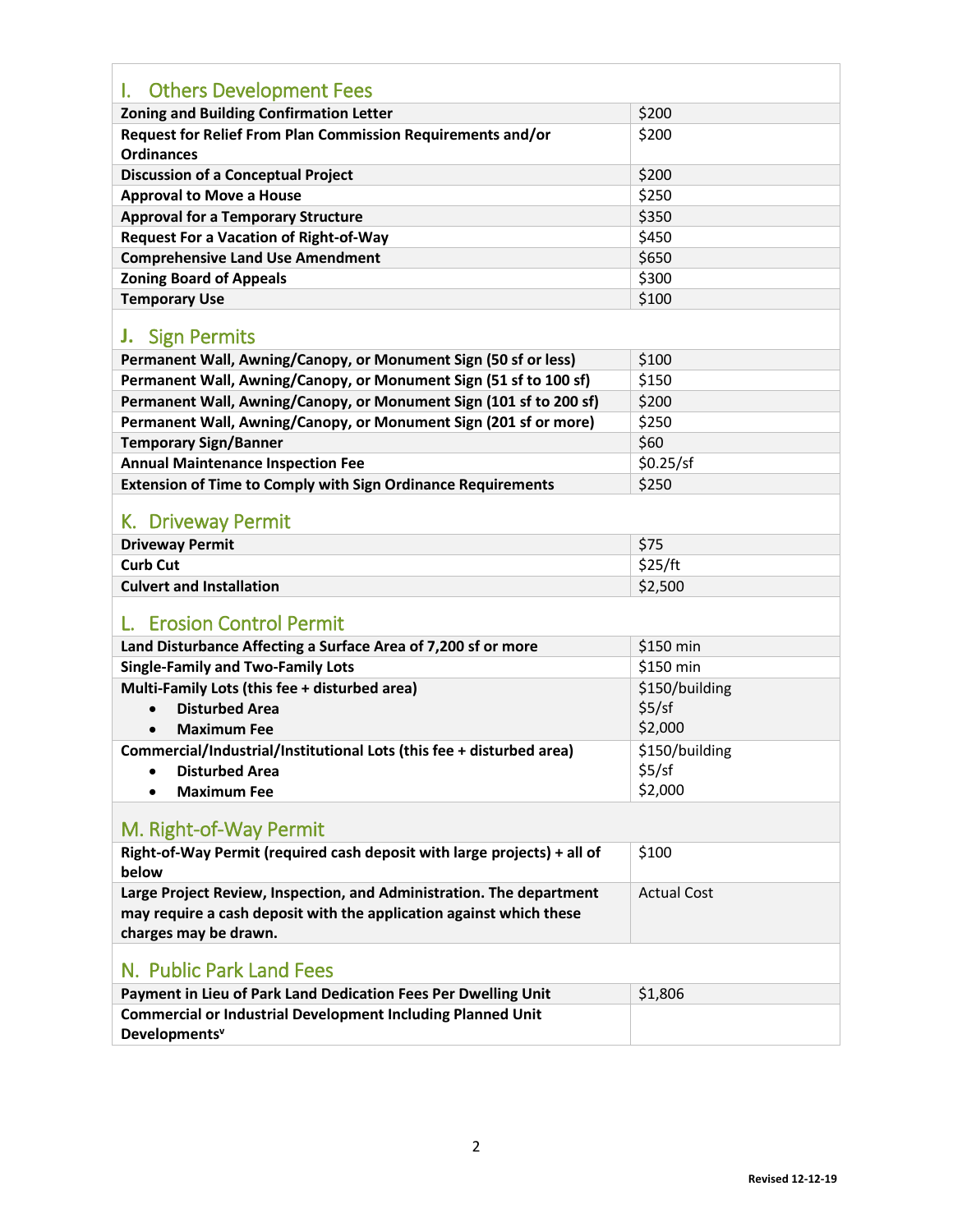| <b>O.</b> Engineering Administrative Fee                                                            |  |
|-----------------------------------------------------------------------------------------------------|--|
| Recoverable Costs. All recoverable costs that shall be considered as part                           |  |
| of preliminary consultations or reviews, or application and development                             |  |
| fees shall include the following:vi                                                                 |  |
| Legal publication costs.<br>$\bullet$                                                               |  |
| Court reporter costs (if required by either the Plan Commission<br>$\bullet$<br>or Common Council). |  |
| All professional and technical consultant services retained by the<br>$\bullet$                     |  |
| City and rendered in review of the application, document                                            |  |
| preparation and review, including fiscal or development impact                                      |  |
| analyses, special use permits and development agreements, plan                                      |  |
| review, stormwater management plan review, construction                                             |  |
| engineering, inspection and mapping, at the invoiced amount                                         |  |
| plus administrative costs.                                                                          |  |
| Legal review, consultation and advice by the City Attorney or<br>legal consultant.                  |  |
| The cost of municipal employees' time engaged in any way with<br>٠                                  |  |
| the review of the application, document preparation and review,                                     |  |
| including fiscal or development impact analyses, conditional use                                    |  |
| permits, and development agreements, plans and specifications                                       |  |
| for the required improvements, constructing, engineering,                                           |  |
| inspection and mapping, based on the hourly rate paid to the                                        |  |
| employee multiplied by a factor determined by the City                                              |  |
| representing the City's costs for expenses, benefits, insurance,                                    |  |
| sick leave, holidays, overtime, vacation and other benefits.                                        |  |
| Copy reproduction.                                                                                  |  |
| Document recordation (if required).                                                                 |  |

## P. Building Permit Fees

| <b>Minimum Fee For All Permits</b>                                                      | \$60                                                                                                         |
|-----------------------------------------------------------------------------------------|--------------------------------------------------------------------------------------------------------------|
| <b>Residence: One- and Two-Family</b>                                                   | \$0.32/sf                                                                                                    |
| <b>Apartments: 3- to 8-Family</b>                                                       | \$0.35/sf                                                                                                    |
| Apartments: 9-family and greater, row housing, multi-family dwellings,<br>institutional | \$0.35/sf                                                                                                    |
| Local business, office buildings, or additions thereto                                  | \$0.35/sf                                                                                                    |
| <b>Permit to Start Construction of Footings and Foundations</b>                         | \$300                                                                                                        |
| <b>Heating Units</b>                                                                    | \$60                                                                                                         |
| <b>Combination Units</b>                                                                | \$60/unit plus \$5/each<br>40,000 BTU over 150,000<br><b>BTUs input</b>                                      |
| Heating and air conditioning distribution systems                                       | \$1.80/100 sf of conditioned<br>air                                                                          |
| <b>Air Conditioning</b>                                                                 | \$60                                                                                                         |
| <b>Permanently Installed Wall Units</b>                                                 | $$10/$ unit                                                                                                  |
| <b>Wrecking or Razing</b>                                                               | \$75 min + \$1/1,000 cu. Ft.                                                                                 |
| <b>Moving Buildings Over Public Ways</b>                                                | \$200 + 3.5/1,000 cu. Ft. for<br>principal buildings<br>$$10 + 1.5/1,000$ cu. Ft. for<br>accessory buildings |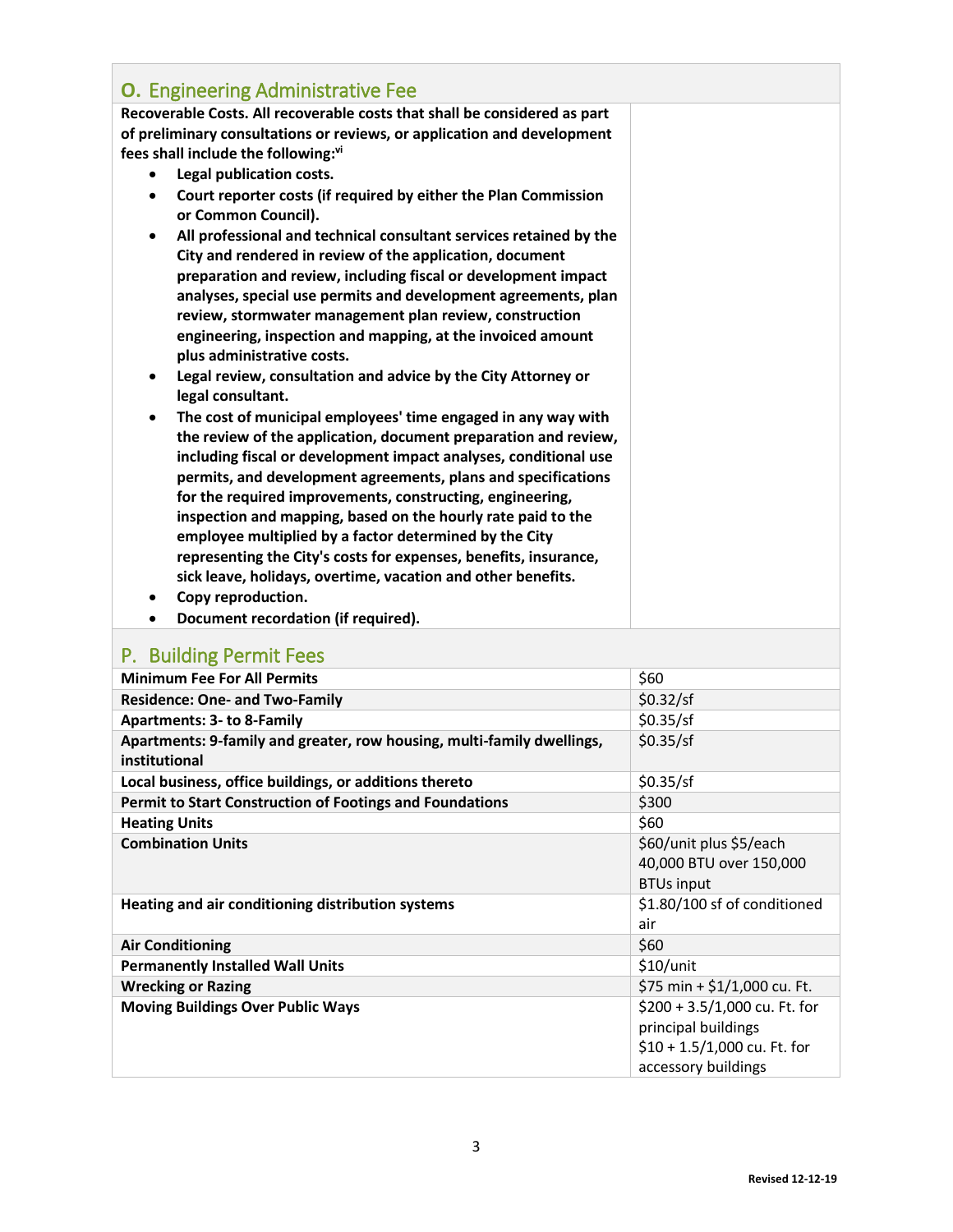| Q. Plan Examination                                                 |                                |
|---------------------------------------------------------------------|--------------------------------|
| <b>One- and Two- Family Residence</b>                               | \$220                          |
| Apartments, 3-Family Residence, Row Housing, Multi-Family Buildings | $$270 + $25/$ unit             |
| <b>Fire Alarm Detection System</b>                                  |                                |
| <b>Plan Review</b>                                                  | \$75                           |
| <b>Inspection/Test</b>                                              | \$25                           |
| <b>Variance Petitions</b>                                           | \$25                           |
| <b>Occupancy Permit</b>                                             | \$60/unit +\$150 over 2,500 sf |
| <b>Filling of Land</b>                                              | \$100/acre or part thereof +   |
|                                                                     | performance deposit of         |
|                                                                     | \$100/acre                     |
|                                                                     |                                |
| <b>R. Electrical Permit Fees</b>                                    |                                |
| <b>One- and Two-Family Dwellings</b>                                | $$0.09/sf +$ service           |
| <b>3 or more Dwelling Units</b>                                     | \$160/unit + service           |
|                                                                     |                                |
| S. Plumbing Permit Fees                                             |                                |
| <b>Minimum Permit Fee</b>                                           | \$60                           |
| <b>Water Heater</b>                                                 | \$40                           |
| <b>Dishwasher</b>                                                   | \$40                           |
| <b>Water Softener</b>                                               | \$40                           |
| <b>Sink or Water Closet</b>                                         | \$40                           |
| Each fixture (per itemized list on plumbing permit)                 | \$14/each                      |
| <b>Sanitary Sewer</b>                                               |                                |
| <b>Sewer From Main</b>                                              | \$60                           |
| <b>Inspect Extension From Main</b>                                  | \$60 per 100'                  |
| <b>Inspection Test Building Drain (100')</b><br>$\bullet$           | \$60                           |
| <b>Inspection Test Building Drain</b>                               | \$60 per 100'                  |
| <b>Extend existing Building Drain</b><br>$\bullet$                  | \$60                           |
|                                                                     | \$60                           |
| <b>Inspection Test Relaying Building</b><br>$\bullet$               | $$150 + costs$                 |
| <b>Septic Tank or Disposal System</b><br><b>Storm Sewer</b>         |                                |
|                                                                     |                                |
| <b>Sewer From Main</b><br>$\bullet$                                 | \$60                           |
| <b>Inspect Extension From Main</b>                                  | \$60 per 100'<br>\$60 per 100' |
| <b>Inspection Test Building Drain</b>                               | \$60                           |
| <b>Extend Building Drain</b><br>$\bullet$                           | \$60                           |
| <b>Relaying Building Drain</b>                                      |                                |
| <b>Water Service</b>                                                |                                |
| <b>Domestic Extension From Main</b><br>$\bullet$                    |                                |
| 1" or 2"<br>$\Omega$                                                | \$40                           |
| 2" and up<br>$\circ$                                                | \$75                           |
| Install, Add, Alter, Fire System Minimum Fee<br>$\bullet$           | \$75                           |
| Install, Add, Alter Standpipes<br>$\bullet$                         | \$50                           |
| U/G Main<br>$\circ$                                                 | \$15                           |
| <b>Each Hose Connection</b><br>$\circ$                              | \$50                           |
| <b>Minimum Fee</b><br>$\circ$                                       | \$50                           |
| Well                                                                | \$25                           |
| <b>Well Operation Permit</b>                                        |                                |
| <b>Miscellaneous Fees</b>                                           |                                |
| Abandon S/S San./S, Water, Septic, Well<br>$\bullet$                | \$60                           |